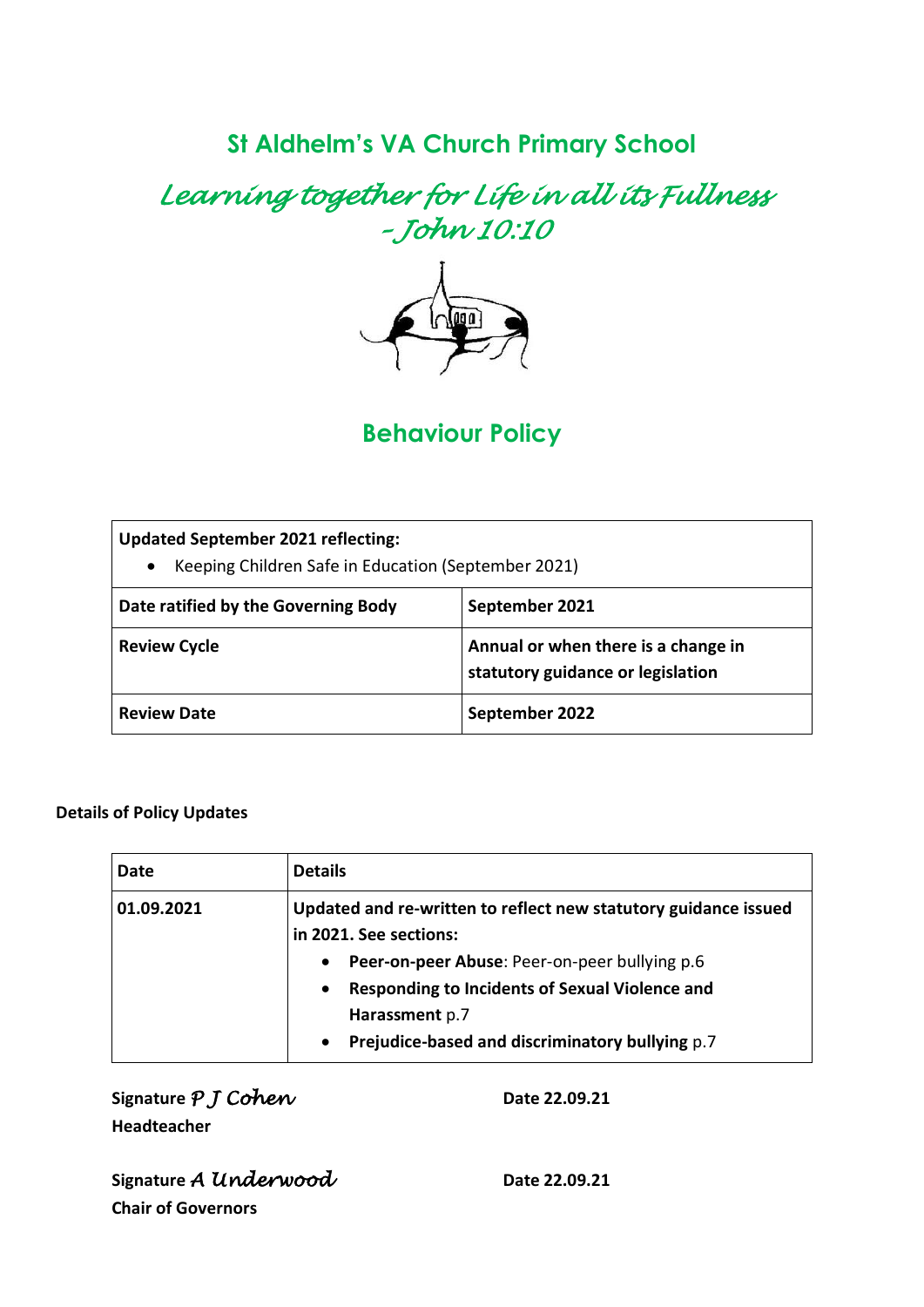# **Behaviour Policy**

St. Aldhelm's VA Church Primary School is committed to creating an environment where exemplary behaviour is at the heart of productive learning. Everyone is expected to maintain the highest standards of personal conduct, to accept responsibility for their behaviour and encourage others to do the same; including expecting forgiveness and seeking reconciliation. As members of our community, we adhere to the rules of being: 'Ready, Respectful and Safe.'

### **At St Aldhelm's we aim to:**

- Provide a safe, comfortable and caring environment where optimum learning takes place
- Provide clear guidance for children, staff and parents of expected levels of behaviour
- Use a consistent and calm approach
- Ensure all adults take responsibility for managing behaviour and follow-up incidents
- Ensure all adults use consistent language to promote positive behaviour and
- Use restorative approaches instead of punishments to reinforce the ethos of forgiveness and reconciliation

#### **Purpose of the behaviour policy**

To provide simple, practical procedures for staff and children that:

- Foster the belief that all children can behave well
- Encourage children to recognise that they can and should follow the rules
- Recognise individual behaviours and respond appropriately
- Promote self-esteem and self-discipline
- Teach appropriate behaviour through positive intervention
- Model and demonstrate ways to seek and facilitate forgiveness and reconciliation

#### **All staff must:**

- Take time to welcome children at the start of the day
- Be at the door of their rooms at the start of each session
- Always pick up on children who are failing to meet expectations
- Always redirect children by referring to 'Be Ready, Be Respectful and Be Safe'
- Know their classes well and develop positive relationships with all children
- Relentlessly work to build mutual respect
- Deliberately and persistently catch children doing the right thing and praise them in front of others
- Regularly celebrate staff and children whose efforts go above and beyond expectations
- Encourage use of positive praise, through verbal recognition, recognition boards, stickers, Class Dojo and certificates
- Remain calm and keep their emotion for when it is most appreciated by children
- Demonstrate unconditional care and compassion and model forgiveness and reconciliation

#### **The Head teacher and Senior Leadership Team must:**

- Be a visible presence around the school
- Regularly celebrate staff and children whose efforts go above and beyond expectations
- Encourage use of positive praise, through verbal recognition, stickers, Class Dojo and certificates
- Ensure staff training needs are identified and met
- Use behaviour records to target and assess interventions
- Support teachers in managing children with more complex or challenging behaviours

#### **Children need adults to:**

- Give them a 'fresh start' every lesson
- Help them learn and feel confident
- Be just and fair
- Be calm and kind
- Forgive them and encourage reconciliation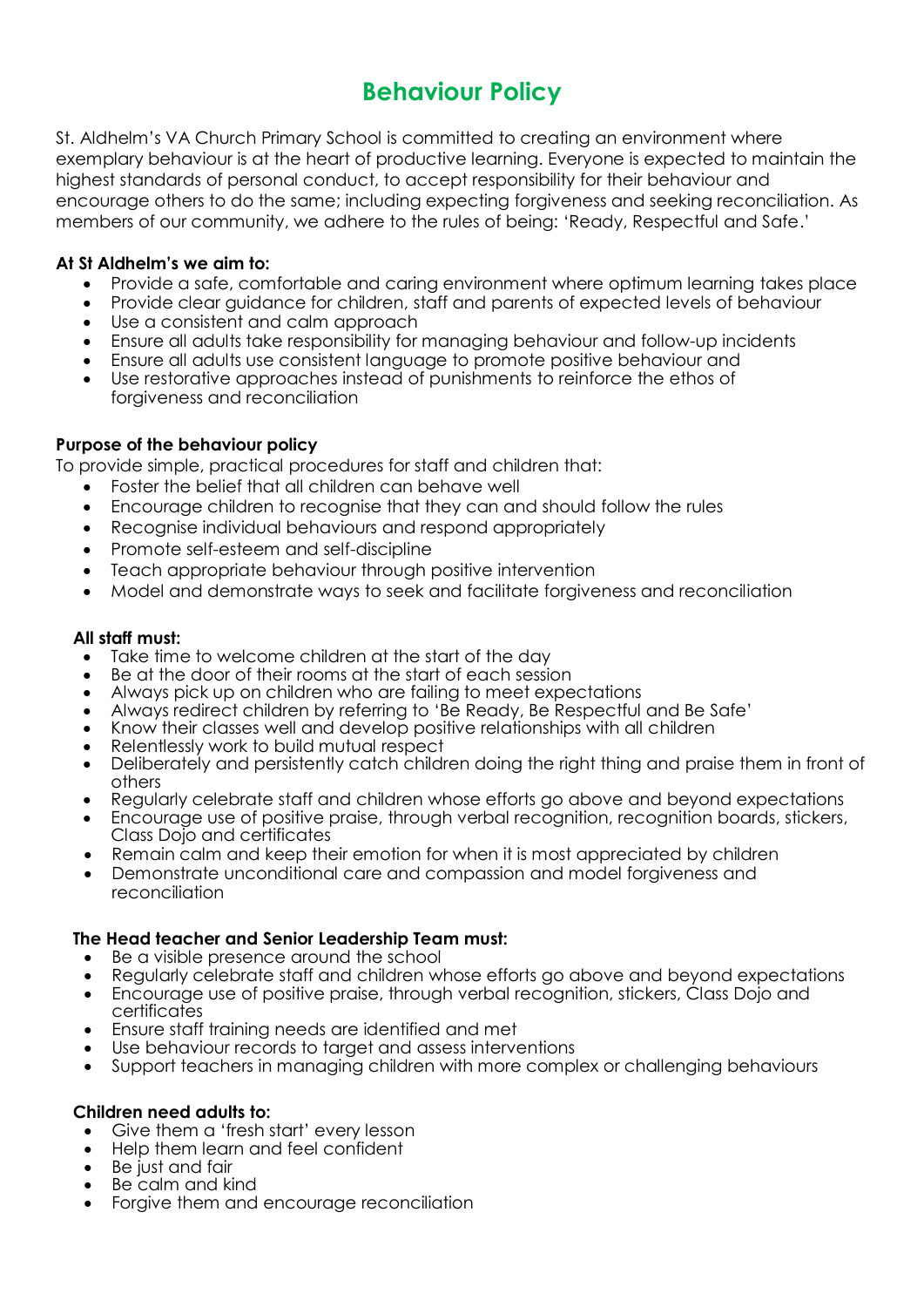#### **St Aldhelm's School Principles: 'Be Ready, Be Respectful and Be Safe'**

We recognise that clear structure of predictable outcomes have the best impact on behaviour. Our principle sets out the rules, relentless routines and visible consistencies that all children and staff follow. It is based on the work of Paul Dix and his book 'When the adults change, everything changes'. Good behaviour is recognised sincerely rather than just rewarded. Children are praised publicly (PIP) and reminded in private (RIP).

*''When people talk about behaviour, they obsessively search for the instant solution. Some peddle magic dust or 'behaviour systems' that glisten yet quickly fade. Others relentlessly scream for a bigger stick to beat children down with. Both extremes harbour an irresistible idea that there is a short cut to changing behaviour. They sell the lie that you can provoke sustained behavioural change in others without doing much hard work yourself. The truth is that there is no alternative to the hard work: building relationships with those who would rather not,*  resetting expectations with those who trample them, being relentlessly positive and sustaining *a poker face when confronted with challenging behaviour.''*

Paul Dix, Pivotal Education

The school has 3 simple rules **'Be Ready, Be Respectful and Be Safe'** which can be applied to a variety of situations and are taught and modelled explicitly.

We also understand that for some children following our behaviour expectations are beyond their developmental level. In this case, these children will have bespoke positive behaviour plans which may include rewards to reinforce positive behaviour.

| <b>Our Rules</b>                                           | <b>Visible Consistencies</b>                                                                                                                                                                                                                                                                                                | <b>Over and Above Recognition</b>                                                                                                                                                                                                                                                                                                                                                                 |
|------------------------------------------------------------|-----------------------------------------------------------------------------------------------------------------------------------------------------------------------------------------------------------------------------------------------------------------------------------------------------------------------------|---------------------------------------------------------------------------------------------------------------------------------------------------------------------------------------------------------------------------------------------------------------------------------------------------------------------------------------------------------------------------------------------------|
| Be Ready<br>$\mathbf{L}$<br>2. Be Respectful<br>3. Be Safe | Daily meet and greet<br>$\mathbf{L}$<br>2. Persistently catching children<br>doing the right thing<br>3. Picking up on children who are<br>failing to meet expectations<br>4. Praising in public (PIP), Reminding<br>in private (RIP)<br>5. Consistent language<br>6. Demanding Legendary Line Ups<br>and Wonderful Walking | 1. Verbal praise<br>2. Recognition boards<br>3. Positive communication<br>with parents via Class Dojo<br>4. Certificates in Celebration<br>Worship<br>5. Stickers<br>6. SLT praise<br>7. Class Rewards<br>8. Show work to another<br>adults<br><b>9.</b> Recommendation to HT<br>10. Learning behaviour points<br>for Resilience,<br>Independence,<br>Collaboration, Accuracy,<br>and Reflection. |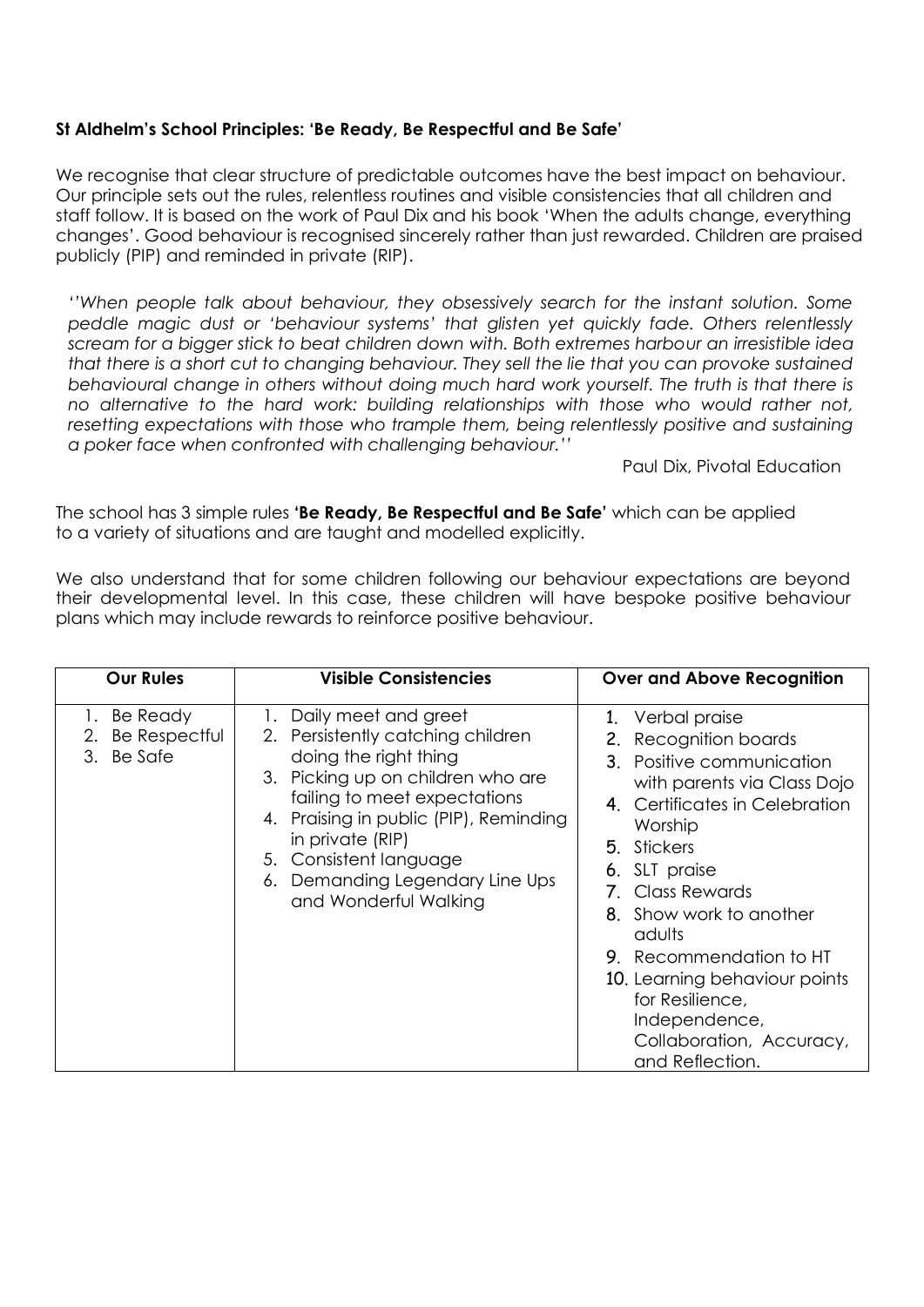# **Adult Strategies to Develop Excellent Behaviour**

IDENTIFY the behaviour we expect

Explicitly TEACH behaviour

MODEL the behaviour we expect

PRACTISE behaviour

NOTICE excellent behaviour

CREATE conditions for excellent behaviour

## **Learning Behaviours**

The Education Endowment Foundation as well as Paul Dix advocate that schools should explicitly teach learning behaviours. The EEF says that a learning behaviour can be thought of as behaviour that is necessary in order for a person to learn effectively in the group setting of the classroom. At St Aldhelm's we have identified five Learning Behaviours which we discuss, teach, model and encourage the children to reflect on their success with. These are resilience, independence, collaboration, accuracy and reflection. The images are used as a visual aid to understanding:



#### **Monitoring all behaviours**

We actively notice the behaviours of all children throughout every school day. A whole staff approach ensures any changes in behaviour are noticed and followed up appropriately by the person who sees the behaviour. This sends the clear and consistent message to each child that each adult cares about them, wants to build a relationship, is certain to follow up unacceptable behaviours and has the skills and authority to do this. This will, in turn, strengthen the mutual respect between child and adult. Observation slips are used to record any emotional, social or behavioural observations. These slips are used by any adult in school to note an observation. If any action or restorative follow up is needed then this must be carried out by the person who observes the behaviour using the restorative questions. They are handed to the class teacher and stuck into a class behaviour book for reference and so that patterns of behaviour can be spotted and managed appropriately. A child's behaviour must not be described to other adult in front of the child. There may be a small number of occasions, when individual situations need to be shared with SLT. On a regular basis, the Head and/or Deputy Head review the class behaviour logs to identify any patterns in inappropriate behaviour, or children who are a cause for concern due to choices they are making.

There are times when individual children do not behave as we would like; in these instances, we follow a clear stepped procedure, so that the child, staff and parents/carers are fully informed about what is happening and why.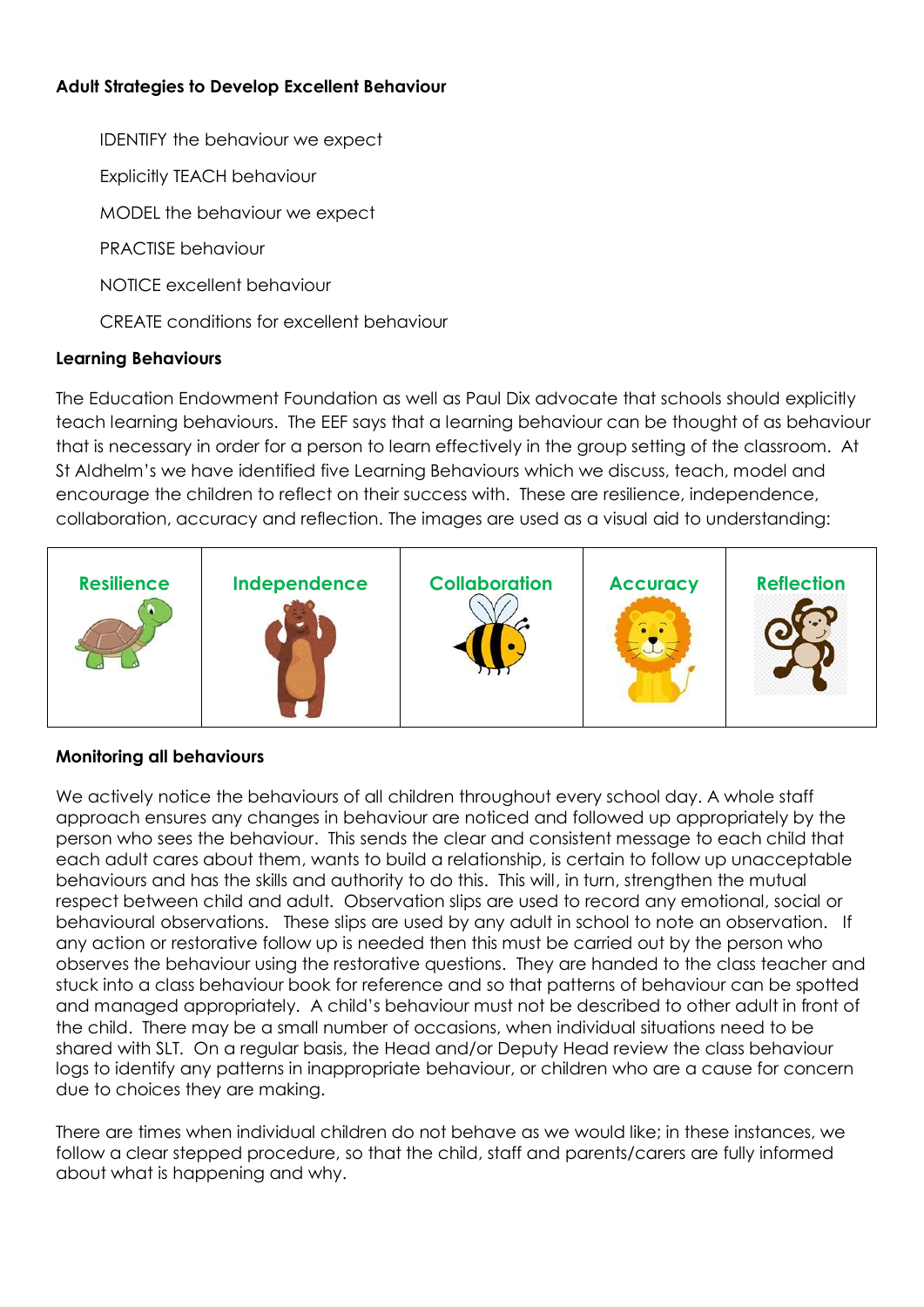| Stepped Boundaries - Gentle, use child's name, child level, eye contact, deliver message                                      |                                                                                                                                                                                                                                                                                                                                                                                                                                              |  |  |
|-------------------------------------------------------------------------------------------------------------------------------|----------------------------------------------------------------------------------------------------------------------------------------------------------------------------------------------------------------------------------------------------------------------------------------------------------------------------------------------------------------------------------------------------------------------------------------------|--|--|
| 1. REMINDER                                                                                                                   | I noticed you chose to  (noticed behaviour)                                                                                                                                                                                                                                                                                                                                                                                                  |  |  |
| A reminder of the three<br>rules delivered privately<br>wherever possible.                                                    | This is a REMINDER that we need to be (Ready, Respectful, Safe)                                                                                                                                                                                                                                                                                                                                                                              |  |  |
|                                                                                                                               | You now have the chance to make a better choice                                                                                                                                                                                                                                                                                                                                                                                              |  |  |
| The adult should take the<br>initiative to keep things at<br>this stage.                                                      | Thank you for listening 'I notice that you're running. You are<br>breaking our school rule of being safe. Please walk. Thank you for<br>listening.'                                                                                                                                                                                                                                                                                          |  |  |
|                                                                                                                               | I noticed that you are continuing to chose to  (noticed<br>behaviour)                                                                                                                                                                                                                                                                                                                                                                        |  |  |
|                                                                                                                               | This is a CAUTION that we need to be (Ready, Respectful, Safe)                                                                                                                                                                                                                                                                                                                                                                               |  |  |
| 2. CAUTION                                                                                                                    | You now have the chance to make a better choice.                                                                                                                                                                                                                                                                                                                                                                                             |  |  |
| A clear verbal caution,<br>delivered privately                                                                                | If you choose to continue (not being ready, respectful or safe),<br>then your choice will mean that                                                                                                                                                                                                                                                                                                                                          |  |  |
| wherever possible, making<br>the child aware of their                                                                         | Please think carefully about your next step                                                                                                                                                                                                                                                                                                                                                                                                  |  |  |
| behaviour and clearly                                                                                                         | Thank you for listening                                                                                                                                                                                                                                                                                                                                                                                                                      |  |  |
| outlining the consequences<br>if you continue.                                                                                | Example – 'I noticed that you are continuing to choose to distract<br>the person sitting next to you. This is a REMINDER that we need to<br>be ready and respectful. You now have the chance to make a<br>better choice. If you choose to continue not being ready and<br>respectful then your choice will mean that you need to move to<br>another place in the classroom. Think carefully about your next<br>step. Thank you for listening |  |  |
|                                                                                                                               | I noticed you chose to  (noticed behaviour)                                                                                                                                                                                                                                                                                                                                                                                                  |  |  |
| <b>LAST CHANCE</b>                                                                                                            | It was the rule about (being ready, responsible or safe) that you<br>broke.                                                                                                                                                                                                                                                                                                                                                                  |  |  |
| Speak to the child privately<br>and give them a final                                                                         | You need to speak to me for two minutes after the lesson.                                                                                                                                                                                                                                                                                                                                                                                    |  |  |
| opportunity to engage.<br>Offer a positive choice to<br>do so and refer to previous<br>example of good<br>behaviour.          | You have chosen to (work at another table etc )<br>(learner's name),                                                                                                                                                                                                                                                                                                                                                                         |  |  |
|                                                                                                                               | previous good behaviour)? That is who I need to see today. Thank<br>you for listening.                                                                                                                                                                                                                                                                                                                                                       |  |  |
| 'Stay behind for two<br>minutes at the end of the                                                                             | Then give the child some take up time.                                                                                                                                                                                                                                                                                                                                                                                                       |  |  |
| lesson'. This two minutes is<br>owed when the child<br>reaches this step, it cannot<br>be removed, reduced or<br>substituted. | Example - 'I have noticed you are not ready to start learning. You<br>are breaking the school rule of being ready. You have now chosen<br>to move to another seat. Do you remember that yesterday you<br>started your work straight away and got it finished? That is what I<br>need to see today. Thank you for listening.'                                                                                                                 |  |  |
| 4. TIME OUT                                                                                                                   | I noticed you chose to  (noticed behaviour)                                                                                                                                                                                                                                                                                                                                                                                                  |  |  |
| Time out might be short<br>time outside the room, a                                                                           |                                                                                                                                                                                                                                                                                                                                                                                                                                              |  |  |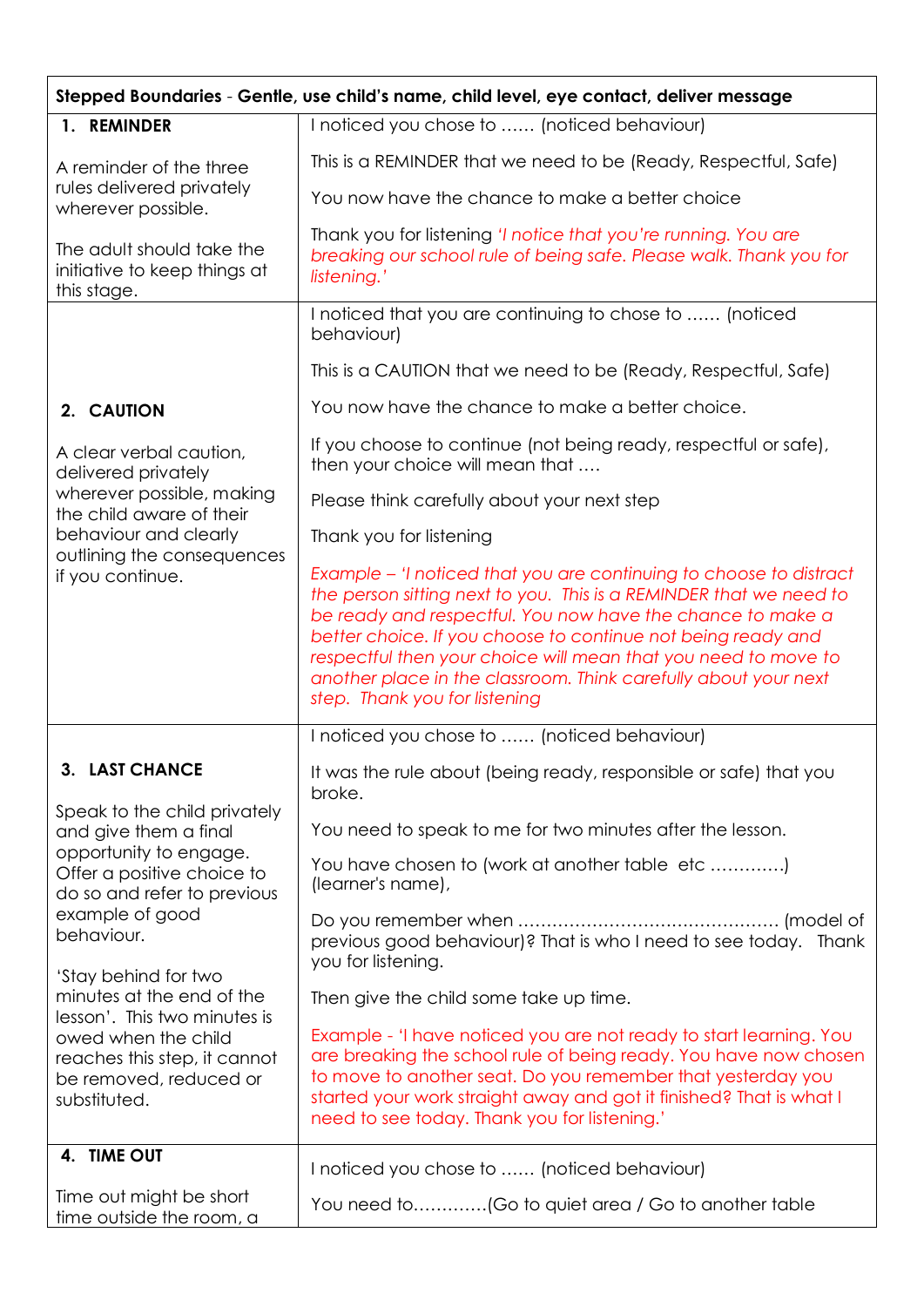| dedicated space away                                                                                                                       | etc)                                                                                                                                                                                                                                                                                                                          |
|--------------------------------------------------------------------------------------------------------------------------------------------|-------------------------------------------------------------------------------------------------------------------------------------------------------------------------------------------------------------------------------------------------------------------------------------------------------------------------------|
| from others or at the side of<br>the playground. It is a few<br>minutes for the child to                                                   | Playground: You need to (Stand by other staff member/<br>me / Sit on the picnic bench etc)                                                                                                                                                                                                                                    |
| calm down, breathe, look<br>at the situation from a                                                                                        | I will speak to you in two minutes.                                                                                                                                                                                                                                                                                           |
| different perspective and<br>compose themselves. (This<br>should not be in another<br>classroom. No timer needs<br>to be taken with them.) | Example - 'I have noticed you chose to use rude words. You are<br>breaking the school rule of being respectful. You have now<br>chosen to go and sit in the quiet area. I will come and speak to<br>you in two minutes. Thank you for listening.' *DO NOT describe<br>child's behaviour to other adult in front of the child* |
| 5. FOLLOW UP - REPAIR &                                                                                                                    | Choose from the restorative questions:                                                                                                                                                                                                                                                                                        |
| <b>RESTORE</b>                                                                                                                             | Suggestion up to 5 for KS2 and 2 or 3 for EYFS and KS1                                                                                                                                                                                                                                                                        |
|                                                                                                                                            | What happened? (Neutral, dispassionate language) *                                                                                                                                                                                                                                                                            |
| This might be a quick chat                                                                                                                 | What were you thinking at the time?                                                                                                                                                                                                                                                                                           |
| at break-time or a more                                                                                                                    | What have you thought since?                                                                                                                                                                                                                                                                                                  |
| formal meeting. <b>Remember</b>                                                                                                            | How did this make people feel?                                                                                                                                                                                                                                                                                                |
| it's not the severity of the                                                                                                               | Who has been affected? *                                                                                                                                                                                                                                                                                                      |
| sanction, it's the certainty                                                                                                               | How have they been affected?                                                                                                                                                                                                                                                                                                  |
| that this follow up will take                                                                                                              | What can we do to make things right? * (Forgiveness/reconciliation)                                                                                                                                                                                                                                                           |
| place that is important.                                                                                                                   | How can we do things differently in the future?                                                                                                                                                                                                                                                                               |

If a child has reached the 'Time Out' stage the teacher speaks to the child's parent at the end of the day. In the green Class Behaviour Log, a brief overview of conversation should be recorded with parent.

If a child's behaviour is such that they go through this process repeatedly, the class teacher should ask the child's parents to meet with them to discuss the child's behaviour in more detail.

#### **Peer-on-Peer Abuse**

All staff should recognise that children can abuse their peers, including online abuse. It is important that incidents of abuse and harm are treated in line with the Safeguarding Policy and in conjunction with the Behaviour Policy.

At St Aldhelm's:

- We have a zero tolerance approach to all types of abuse. Incidents are taken seriously. These will never be tolerated or passed off as 'banter', 'just having a laugh' or 'part of growing up'.
- Banter and teasing should be acknowledged and recognised as bullying behaviour and may require proportionate intervention.
- We aim to mitigate the risk of contributing to a culture of unacceptable behaviours or a culture that normalises abuse through education and reflective learning.
- Peer-on-peer abuse may reflect equality issues in terms of those who may be targeted are more likely to have protected characteristics.
- Early identification of vulnerability to peer-on-peer abuse is made by reviewing attendance, behaviour, attainment and safeguarding records at least on a termly basis.

More information about peer-on-peer abuse can be found in the Safeguarding Policy. Peer-onpeer abuse can happen in any environment and is not restricted to school settings.

#### **Offensive language**

If a child is heard by an adult to swear or use offensive language, this results in instant Time Out. Use of offensive and inappropriate language/gestures in school will not be tolerated. If children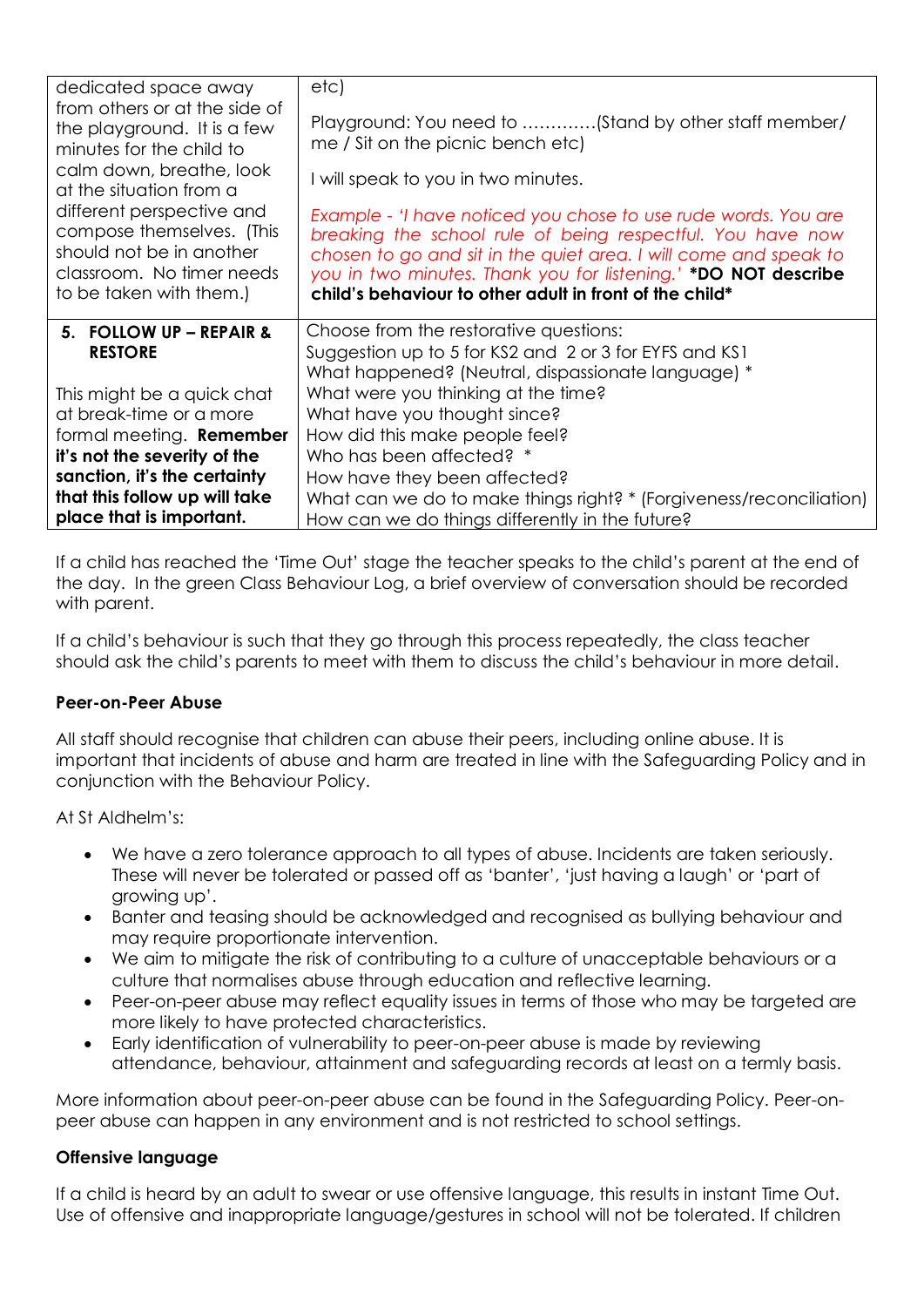are heard to use swear words, sexual language, drugs references or racist language, or are seen to use inappropriate gestures, the person who observes or hears will deal with the behaviour using the restorative questions. The member of staff will then notify the Head/Deputy Head who will decide whether further action is needed. The Head/Deputy Head may talk to the child/children to confirm what has been said/done, by whom to whom and parents and carers will be contacted and informed of the incident: they will be asked to come in for a meeting with the Head and Deputy to discuss the incident, their child's involvement in the use of inappropriate language/gestures, and any consequences for the child.

## **Inappropriate language/gestures influenced by internet/technology**

Where children's comments have shown that their inappropriate language/gestures arise from seeing/hearing/playing things based on internet/technology/games usage, parents and carers will be made aware, so that they know they need to monitor and restrict home usage of video/computer games to those which are age-appropriate.

#### **Inappropriate language/gestures directed towards others**

Where it is established that inappropriate language/gestures have been used, the child will be told which specific words/gestures they have used are inappropriate, so that they understand clearly that these words/gestures must not be used in school. Where a child displays rudeness, intimidation and aggression through their words, actions and behaviours, either towards another child or towards adults, the child will be told what it is that is unacceptable about the behaviour they are exhibiting and will result in instant Time Out. In all instances, the child will be warned that using such language/gestures again in school will be considered a serious offence, likely to result in a fixed-term exclusion. The expectation is that children adjust their behaviours to ensure that all at school can enjoy a safe learning environment. Some children may need support to manage their interactions, including behaviour support plans where necessary. Throughout this process, children know that they are supported to make the right choice.

#### **Responding to Incidents of Sexual Violence and Harassment**

Reference to Keeping Children Safe In Education (2021, Part 5) and guidance Sexual violence and sexual harassment between children in schools and colleges 2021 should be made in relation to taking protective action.

St Aldhelm's will take the following actions when responding to incidents of sexual violence and sexual harassment:

- Incidents will be reported immediately to the DSL/Deputy DSL who will undertake further assessment of what action should be taken proportionate to the factors that have been identified.
- This may include in school intervention and/or seeking specialist advice and guidance from the education psychology team.
- Risk assessments and/or safety plans will be developed for individual children who have been involved in an incident. This should be reviewed regularly or every time there is an occurrence of an incident. These should involve the child and parents/carers and address contextual risks.

#### **Prejudice-based and discriminatory bullying**

Where racist or homophobic language is involved, a report is submitted to Somerset Local Authority. Where inappropriate sexual terminology is used, and its use gives cause for concern, external safeguarding professionals may be involved.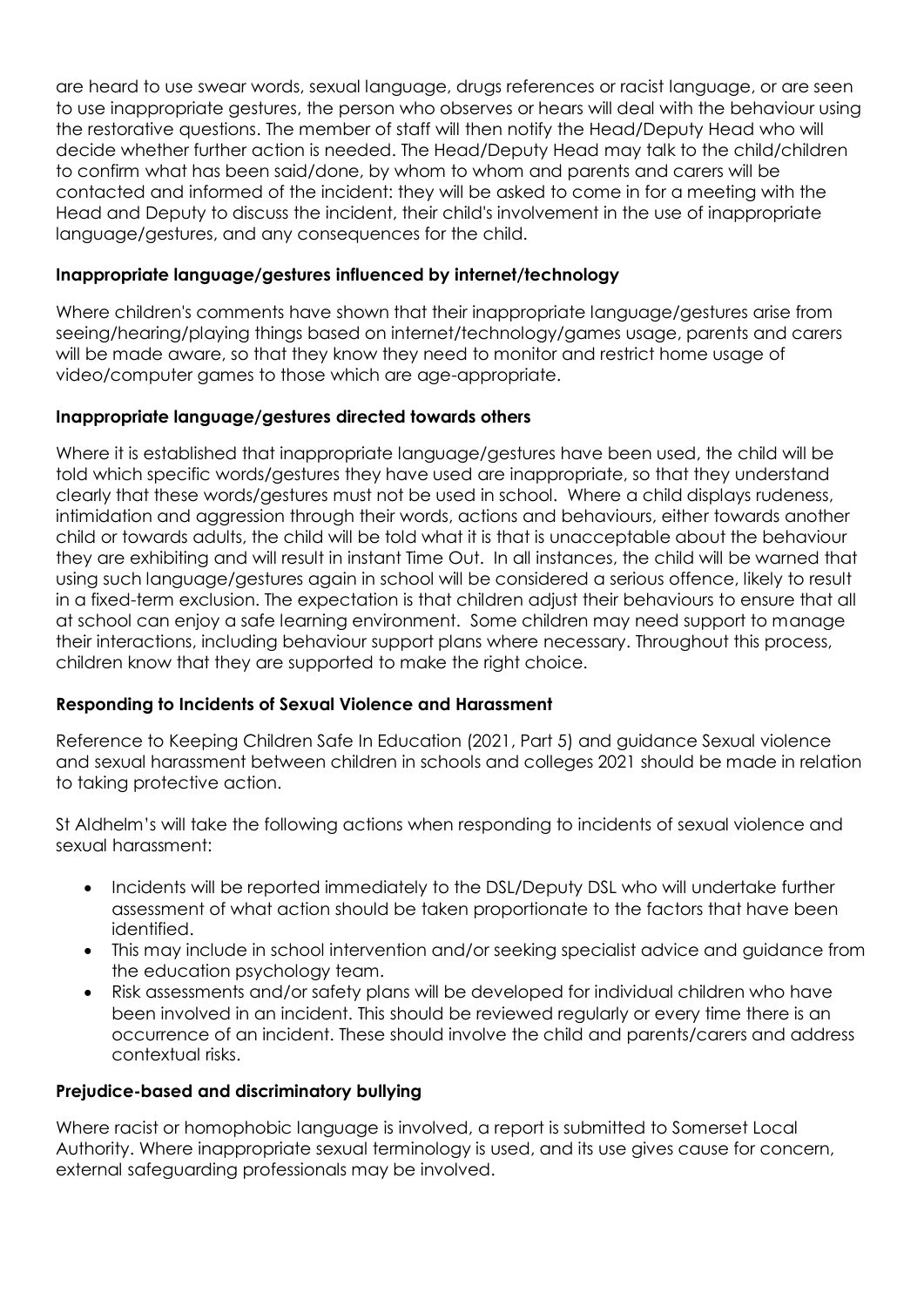In all instances, as a minimum, the child will be expected to apologise to and seek forgiveness from other parties for their use of inappropriate language/tone/ gestures/behaviours. Reconciliation will be encouraged. A child's use of inappropriate

language/tone/gestures/behaviours will always be recorded in our School Incident Log, and their subsequent behaviour and language use closely monitored. ELSA Support will be considered for the children involved.

# **Bullying**

There is no legal definition of bullying. However, it's usually defined as behaviour that is:

- repeated
- intended to hurt someone either physically or emotionally
- often aimed at certain groups, for example because of race, religion, gender or sexual orientation

It takes many forms and can include:

- physical assault
- teasing
- making threats
- name calling
- cyberbullying bullying via mobile phone or online (for example email, social networks and instant messenger)

If a pattern of behaviour that reflects any of the above points becomes apparent, the parent of the child who is in receipt of such behaviour and class teacher, and/or Head/Deputy if needed, will meet. This meeting will clarify the behaviour experienced, support and reassure the child and parent and strategies/plans will be put in place to resolve the situation in order that forgiveness and reconciliation can prevail. Review meetings will always follow.

The class teacher, and/or Head/Deputy if needed, will also meet with the parent of the child who is exhibiting or demonstrating any of the above behaviours towards another child. This meeting will clarify the behaviour being shown, find answers as to why this behaviour is happening, support the child and parent in managing these and strategies/plans will be put in place to resolve the situation, in order that forgiveness and reconciliation can prevail. Review meetings will always follow.

#### **Meetings with parents**

Meetings with parents will always be supportive and with an aim of resolving the behaviour issues together, for the benefit of the child concerned.

If discussions with parents/carers reveal other issues around behaviour and behaviour management at a wider than school level, the class teacher may recommend involvement of the Parent and Family Support advisor, to help with resolving underlying issues, or a referral to the support service or other internal/external agencies (e.g. SENCO) may be made. At this point, depending on the behaviour causing concern, an internal exclusion may be considered, to be initiated at the Headteacher's discretion. There may also be occasions where the serious nature of the inappropriate behaviour results in a 'fast-track' process, involving the Headteacher at an early stage.

#### **Fixed term/Permanent Exclusion**

Should the inappropriate behaviour persist, and be putting at risk the safety and or learning of others, the Headteacher will consider whether a child should be excluded from the school for an appropriate period. The fixed term exclusion may range from half a day upwards. If, following a fixed term exclusion, the inappropriate behaviour persists, or if the behaviour is considered serious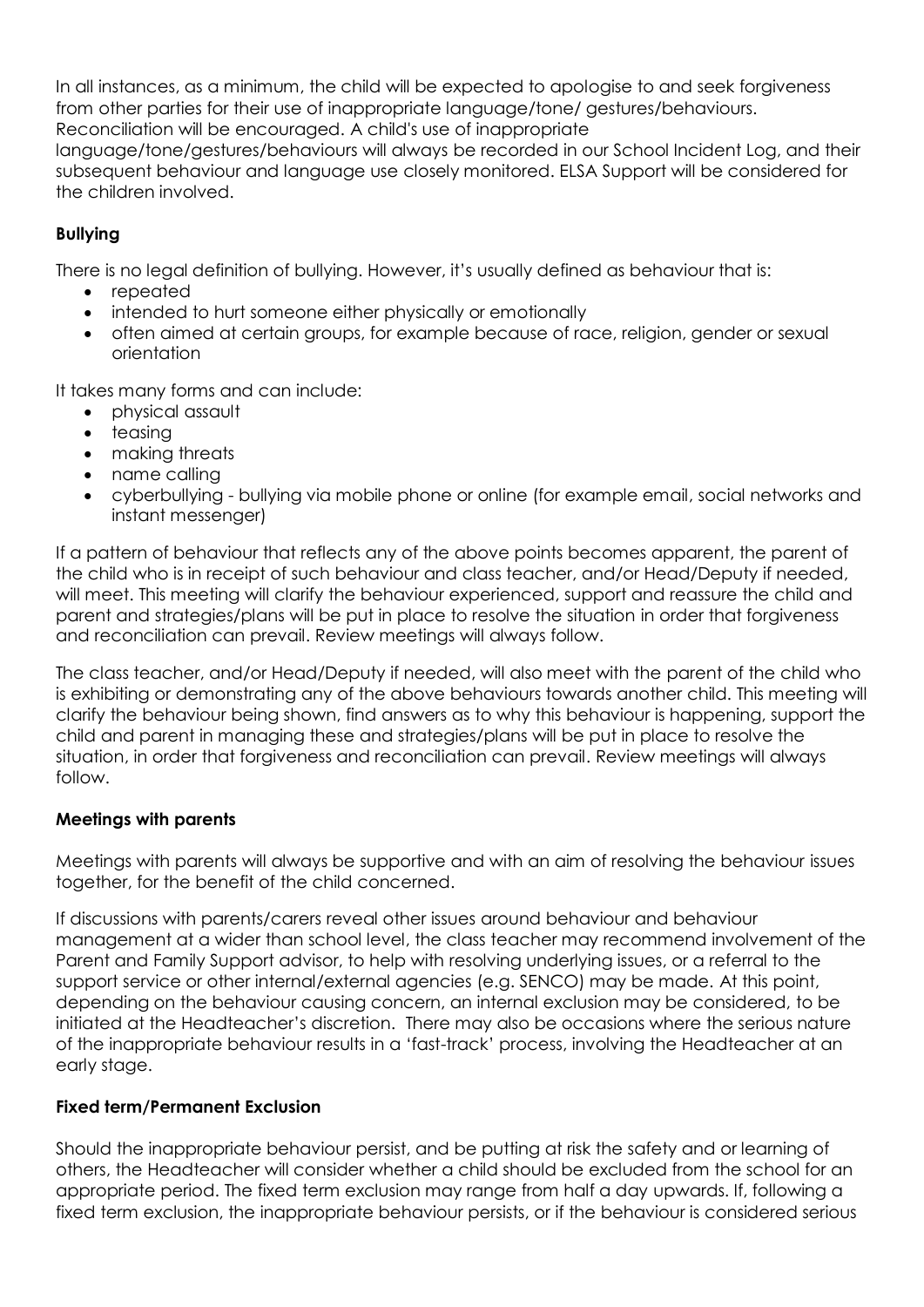enough (such as a serious attack on a member of staff or peer), the Headteacher may invoke permanent exclusion.

# **Sanctions** *should*

- 1. Make it clear that unacceptable behaviour affects others and is taken seriously
- 2. Not apply to a whole group for the activities of individuals.
- 3. Be consistently applied by all staff to help to ensure that children and staff feel supported and secure

## **Sanctions need to be in proportion to the action**

It should also be made very clear that it is the behaviour that is unacceptable, and any sanction should address this, not be made personal to the child.

## **Imposition**

If a child needs to catch up or pay back time lost in learning, the teacher will send home the work to be completed. The class teacher will let the parent know that imposition is needed at the end of the day. An imposition form will be attached to the work with an indication of the amount of work which should be completed, a space for the date of return and a parent to sign.

#### **Individual Behaviour Plans**

It is sometimes appropriate to create an individual behaviour plan for a specific child. This may be due to a child's specific need or due to their persistent difficulties. A decision to create an Individual Behaviour Plan will be determined through a conversation between class teacher, parent and Senior Leadership Team. Each plan will be personalised and created with the child. The plan may include additional support, such as a social story, a five point scale or identified resources.

# **Use of Reasonable Force**

If necessary, for a child's own safety or for the safety of other members of our school community, reasonable force will be used to remove a child from a situation. This includes:

- removing disruptive children from the classroom where they have refused to follow an instruction to do so;
- preventing a pupil behaving in a way that disrupts a school event or a school trip or visit;
- preventing a pupil from leaving the school grounds or premises;
- preventing a pupil leaving the classroom, where allowing the pupil to leave would risk their safety or lead to behaviour that disrupts the behaviour of others;
- preventing a pupil from attacking a member of staff or another pupil, or to stop a fight in the playground; and
- restraining a pupil at risk of harming themselves through physical outbursts.

If the need for restraint of a child arises, parents will be informed as soon as possible, and by the end of the school day at the latest.

# **Absconding**

There may be times when a child with a particular need wants to abscond from the school site. This may be as a result of a variety of reasons, such as ongoing safeguarding issues, emotional and behavioural difficulties or extreme reaction. On the first and subsequent occasion that this occurs, all steps will be taken to reduce and eliminate further attempts. This will always include creating a personal risk assessment and might also include:

- alterations on school site
- changes to supervision and staffing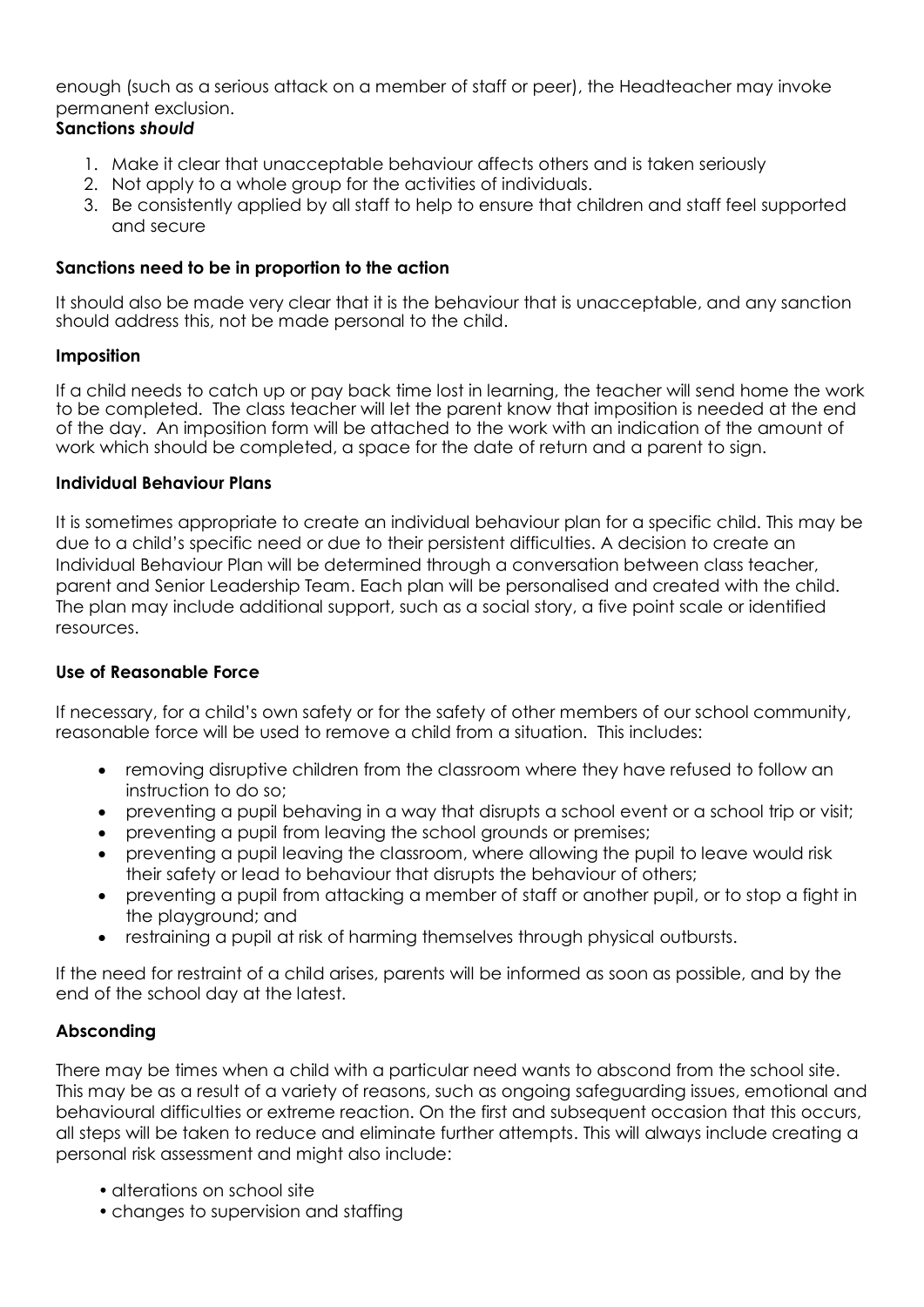- identifying the trigger and putting strategies in place
- de-escalation techniques
- use of reasonable force (as a last resort)

If a child does abscond, that is they go off the school site, with the intention of getting away from a situation, a member of staff may follow. In this case a member of staff may feel they have the opportunity to bring the child back onto site.

If a child does abscond, that is they go off school site, with the intention of getting away from school and staff by running, a member of staff does not follow and chase. In this case, a member of staff must relay: "Stop. I will need to call the police". If the child does stop and their intent changes, a member of staff will attempt to bring the child back onto school site. If the intent does not change straight away, the member of staff must make a call to the police immediately. This will be followed by a call to parents, made by SLT.

#### **Individual Praise for Learning Behaviours**

We use Tapestry and ClassDojo to reward children for their effort and achievement towards learning behaviours, Ready, Respectful, Safe behaviours and Home Learning. These are shared and celebrated with children, parents and staff.

Class and individual learning successes and achievements are posted on our Tapestry and ClassDojo platforms. This encourages and raises children's self-esteem and pride in all that they do.

Class teachers present certificates in Celebration Worship to children from their class who have achieved above and beyond, across a range of subjects and curriculum areas.

Some of these certificates will be for specific skills accomplished or knowledge shown; some will be for significant steps taken in learning/behaviour, which show progress for that particular child.

In Reception, children earn stickers for their Smiley Chart. They are rewarded for positive learning behaviours, Ready, respectful and safe behaviour and home learning. When the Smiley Chart is complete, parents and carers are informed, so that they may come in to the next Celebration Worship to see the certificate being presented.

#### **Rewarding regular effort with home learning**

Children are able to earn additional Learning Behaviour Points for homework that shows they have gone above and beyond.

#### **Headteacher's Praise and Award stickers**

Our Headteacher likes to be able to praise and encourage. She praises behaviours which go above and beyond as well as Learning Behaviours and so presents gold Head's Award Stickers for children sent to her for positive reasons, e.g. to share a personal best piece of work, or because of great thoughtfulness shown.

#### **AMENDMENT FOR PANDEMIC SITUATIONS, WHEN APPROPRIATE**

It is clear that children will need to behave differently when they return to St Aldhelm's following school disruption and/or closure as a result of a pandemic situation. We have systems in place to support children's well-being, recognise changes and continue positive behaviour. A social story will be used for all children to introduce, identify and understand the changes they will see at school.

Children will be supported to understand:

• altered routines for arrival or departure